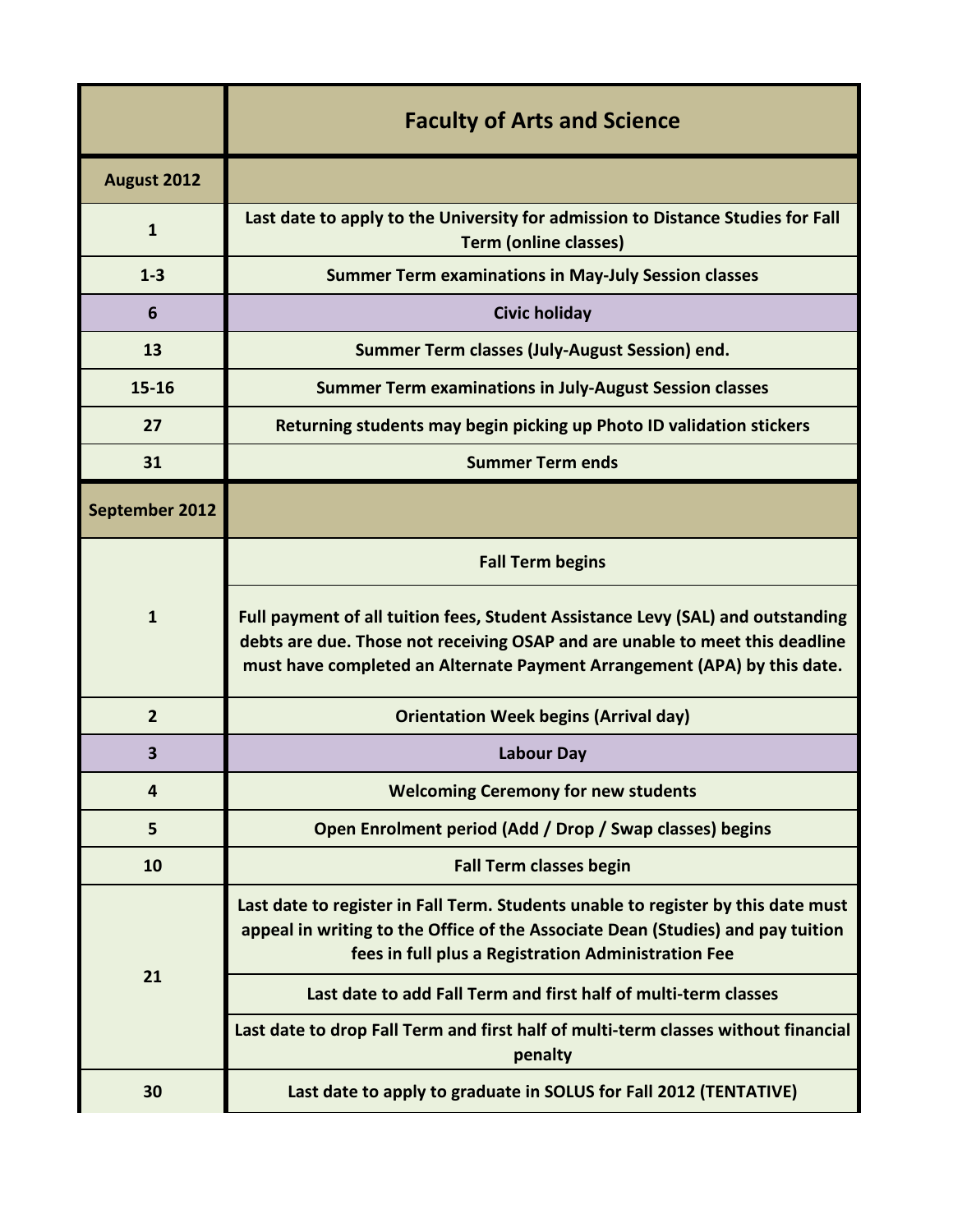| 30                   | <b>Residence, Student Activity and UHIP fees due</b>                                                                         |
|----------------------|------------------------------------------------------------------------------------------------------------------------------|
| October 2012         |                                                                                                                              |
| 8                    | Thanksgiving Day (classes will not be held)                                                                                  |
| 15                   | Last date to apply for admission to the Upper-Year Program at the Bader<br><b>International Study Centre for Winter Term</b> |
| 16                   | <b>University Day (classes not cancelled)</b>                                                                                |
| <b>November 2012</b> |                                                                                                                              |
| $\overline{2}$       | Last date to drop Fall Term classes and first half of multi-term classes                                                     |
| $\overline{7}$       | Last date to apply for accommodation for an official examination conflict for the<br><b>December examination period</b>      |
| 9                    | University Remembrance Day Commemoration (classes cancelled 10:30 - 11:30<br>am)                                             |
| $20 - 21$            | <b>Fall 2012 Convocation</b>                                                                                                 |
|                      |                                                                                                                              |
| 30                   | <b>Fall Term classes end</b>                                                                                                 |
| December 2012        |                                                                                                                              |
|                      | First date to apply to graduate in SOLUS in Spring 2013 (TENTATIVE)                                                          |
| 1                    | Last date to apply to the University for admission to Distance Studies for Winter<br><b>Term (online classes)</b>            |
|                      | Last date for Queen's students to apply for admission to a Dual Degree Program<br>for Winter Term                            |
| $1 - 4$              | <b>Fall Term pre-examination study period</b>                                                                                |
| $5 - 20$             | Final examinations in Fall Term classes and mid-year tests in multi-term classes                                             |
| 6                    | <b>Commemoration Day (academics cancelled)</b>                                                                               |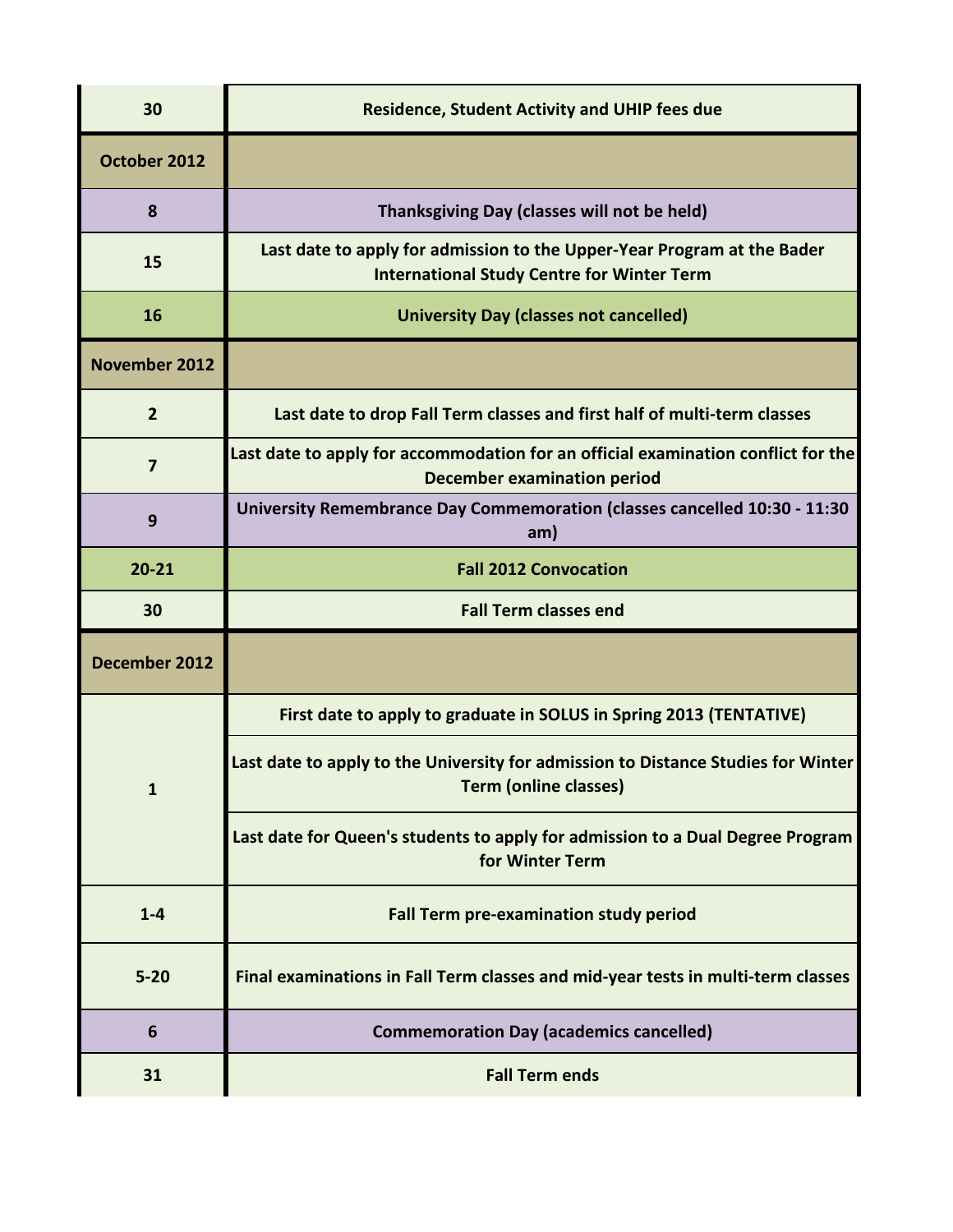| <b>January 2013</b> |                                                                                                                                                                                                |
|---------------------|------------------------------------------------------------------------------------------------------------------------------------------------------------------------------------------------|
| $\mathbf{1}$        | <b>Winter Term begins</b>                                                                                                                                                                      |
| 7                   | Last date for students not registered in any other class to register in Winter<br><b>Term without a Registration Administration Fee</b>                                                        |
|                     | <b>Winter Term classes begin</b>                                                                                                                                                               |
| 11                  | Last date to apply to the International Programs Office for exchange programs<br>for 2014-2015                                                                                                 |
| 18                  | Students unable to register by this date must appeal in writing to the Office of<br>the Associate Dean (Studies) and pay tuition fees in full plus a Registration<br><b>Administration Fee</b> |
|                     | Last date to add Winter Term and second half of multi-term classes                                                                                                                             |
|                     | Last date to drop Winter Term and second half of multi-term classes without<br>financial penalty                                                                                               |
| February 2013       |                                                                                                                                                                                                |
| 18                  | <b>Family Day (classes will not be held)</b>                                                                                                                                                   |
| $18 - 22$           | Reading Week (n/a for MSc OT and MSc PT)                                                                                                                                                       |
| <b>March 2013</b>   |                                                                                                                                                                                                |
| $\mathbf{1}$        | Last date to drop Winter Term and second half of multi-term classes                                                                                                                            |
| $\overline{7}$      | Last date to apply for accommodation for an official examination conflict for the<br>April examination period.                                                                                 |
| 15                  | Last date to apply for admission to the Upper-Year Program at the Bader<br><b>International Study Centre for Summer Term (May-June Session)</b>                                                |
| 18                  | <b>Registration for Summer Term classes begins</b>                                                                                                                                             |
| 29                  | Good Friday (classes will not be held)                                                                                                                                                         |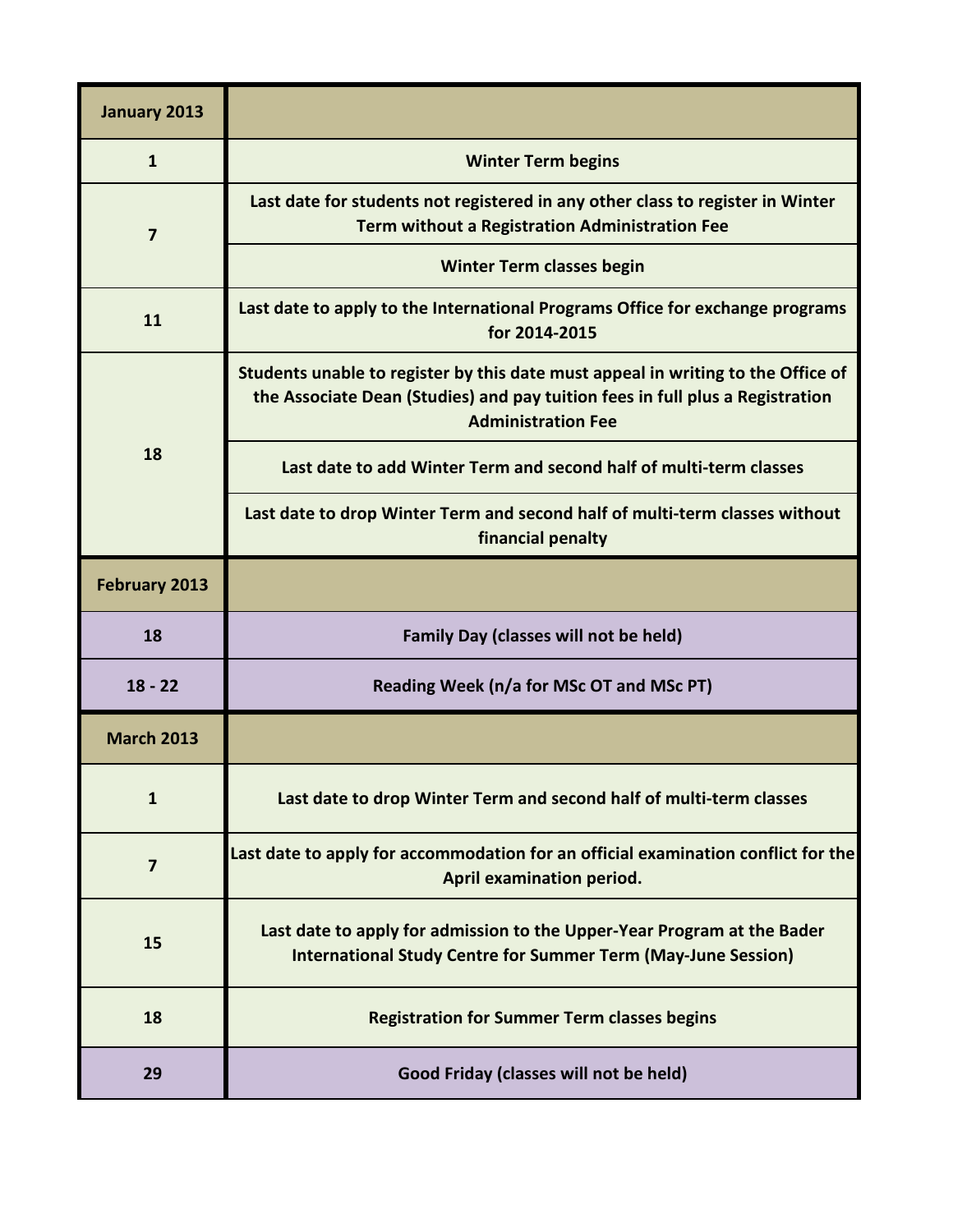| <b>April 2013</b> |                                                                                                                                                                                                                                          |
|-------------------|------------------------------------------------------------------------------------------------------------------------------------------------------------------------------------------------------------------------------------------|
| $\mathbf{1}$      | Last date to apply to the University for admission to Distance Studies for<br><b>Summer Term (May-June and May-July Sessions) (online classes)</b>                                                                                       |
| 5                 | <b>Winter Term classes end</b>                                                                                                                                                                                                           |
| $6 - 10$          | Winter Term pre-examination study period                                                                                                                                                                                                 |
| $11 - 27$         | Final examinations in Winter Term and second half of multi-term classes                                                                                                                                                                  |
| 30                | Last date to apply to graduate in SOLUS for Spring 2013 (TENTATIVE)                                                                                                                                                                      |
| <b>May 2013</b>   |                                                                                                                                                                                                                                          |
| $\mathbf{1}$      | <b>Summer Term begins</b>                                                                                                                                                                                                                |
|                   | <b>Tuition fees due in full for all Summer Term Sessions</b>                                                                                                                                                                             |
| 6                 | Last date to register in Summer Term (May-June and May-July Sessions).<br>Students registering after this date must pay tuition fees in full, plus a<br><b>Registration Administration Fee</b>                                           |
|                   | Summer Term online classes (May-June and May-July Sessions) begin                                                                                                                                                                        |
| 10                | Students unable to register in Summer Term (May-June and May-July Sessions)<br>by this date must appeal in writing to the Office of the Associate Dean (Studies)<br>and pay tuition fees in full, plus a Registration Administration Fee |
|                   | Last date to add Summer Term classes (May-June and May-July Sessions)                                                                                                                                                                    |
|                   | Last date to drop Summer Term classes (May-June Session) without financial<br>penalty                                                                                                                                                    |
|                   | Last date to apply for admission to the Upper-Year Program at the Bader<br><b>International Study Centre for Summer Term (June-July Session)</b>                                                                                         |
| 15                | Last date to apply to the University for Upper-Year full-time admission for fall<br>Term from another post-secondary institution.                                                                                                        |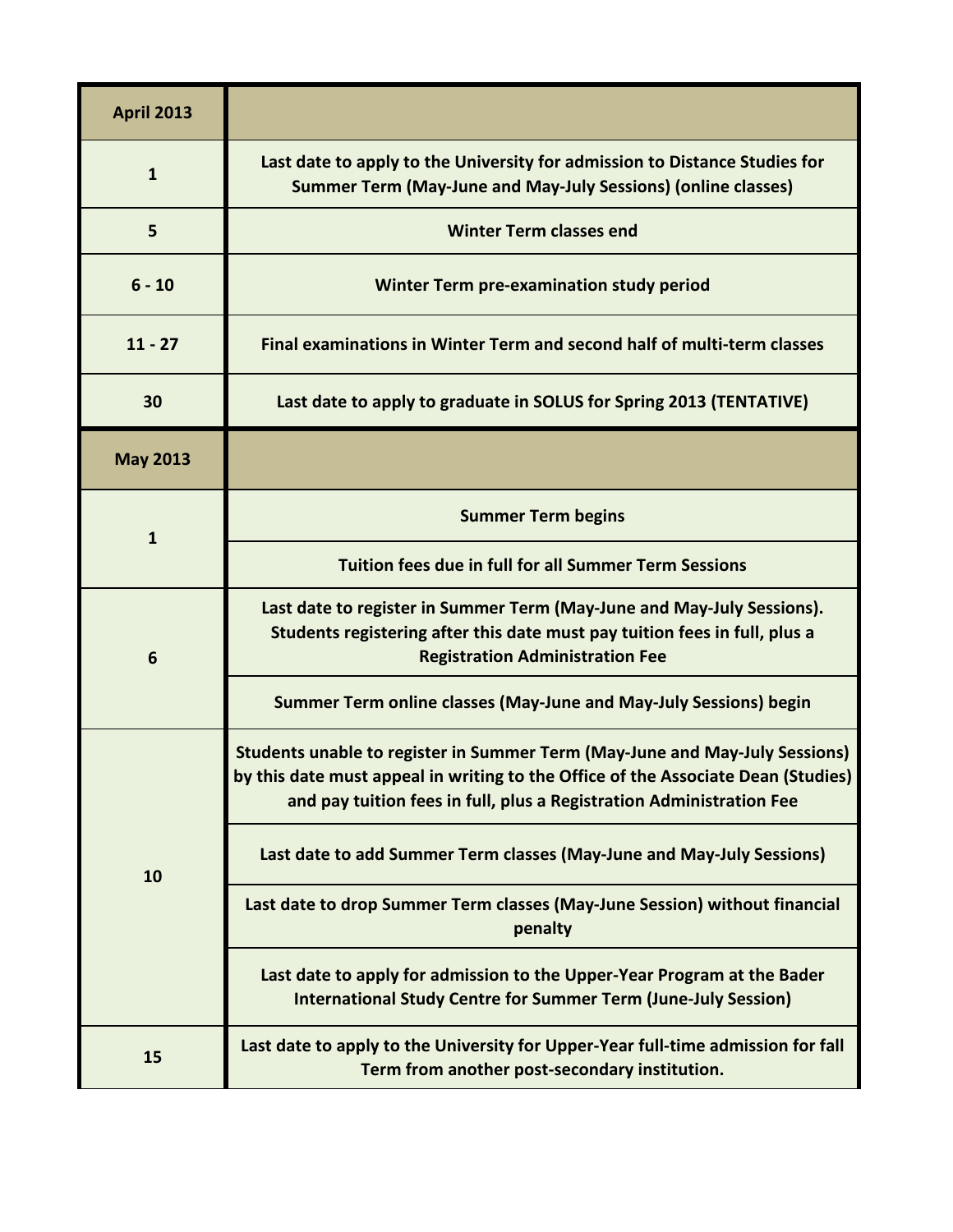| 17                | Last date to drop Summer Term classes (May-July Session) without financial<br>penalty                                                                                     |
|-------------------|---------------------------------------------------------------------------------------------------------------------------------------------------------------------------|
| 20                | Victoria Day (classes will not be held)                                                                                                                                   |
| 31                | Last date to drop Summer Term classes (May-June Session)                                                                                                                  |
| Late May          | Spring 2013 Convocation (schedule to be announced in Fall 2012). Finalized<br>dates will be posted at<br>http://www.queensu.ca/registrar/currentstudents/convocation.html |
| <b>June 2013</b>  |                                                                                                                                                                           |
| <b>Early June</b> | Spring 2013 Convocation (schedule to be announced in Fall 2012). Finalized<br>dates will be posted at<br>http://www.queensu.ca/registrar/currentstudents/convocation.html |
| $\mathbf{1}$      | Last date to apply to the University for admission to Distance Studies for<br><b>Summer Term (July-August Session) (online classes)</b>                                   |
|                   | Last date to apply to the University for admission as a Part-Time student for Fall<br><b>Term (on-campus classes)</b>                                                     |
|                   | Last date for Queen's students to apply for admission to a Dual Degree Program<br>for Fall Term                                                                           |
|                   | Last date for Queen's students to apply to transfer into the Faculty of Arts and<br>Science and the School of Kinesiology and Health Studies for Fall Term                |
| 17                | <b>Summer Term classes (May-June Session) end</b>                                                                                                                         |
| $20 - 21$         | <b>Summer Term examinations in May-June Session classes</b>                                                                                                               |
| 28                | Last date to drop Summer Term classes (May-July Session)                                                                                                                  |
| 30                | Last date to apply for admission to the Upper-Year Program at the Bader<br><b>International Study Centre for Fall Term</b>                                                |
| <b>July 2013</b>  |                                                                                                                                                                           |
| $\mathbf{1}$      | Canada Day holiday (no classes held)                                                                                                                                      |